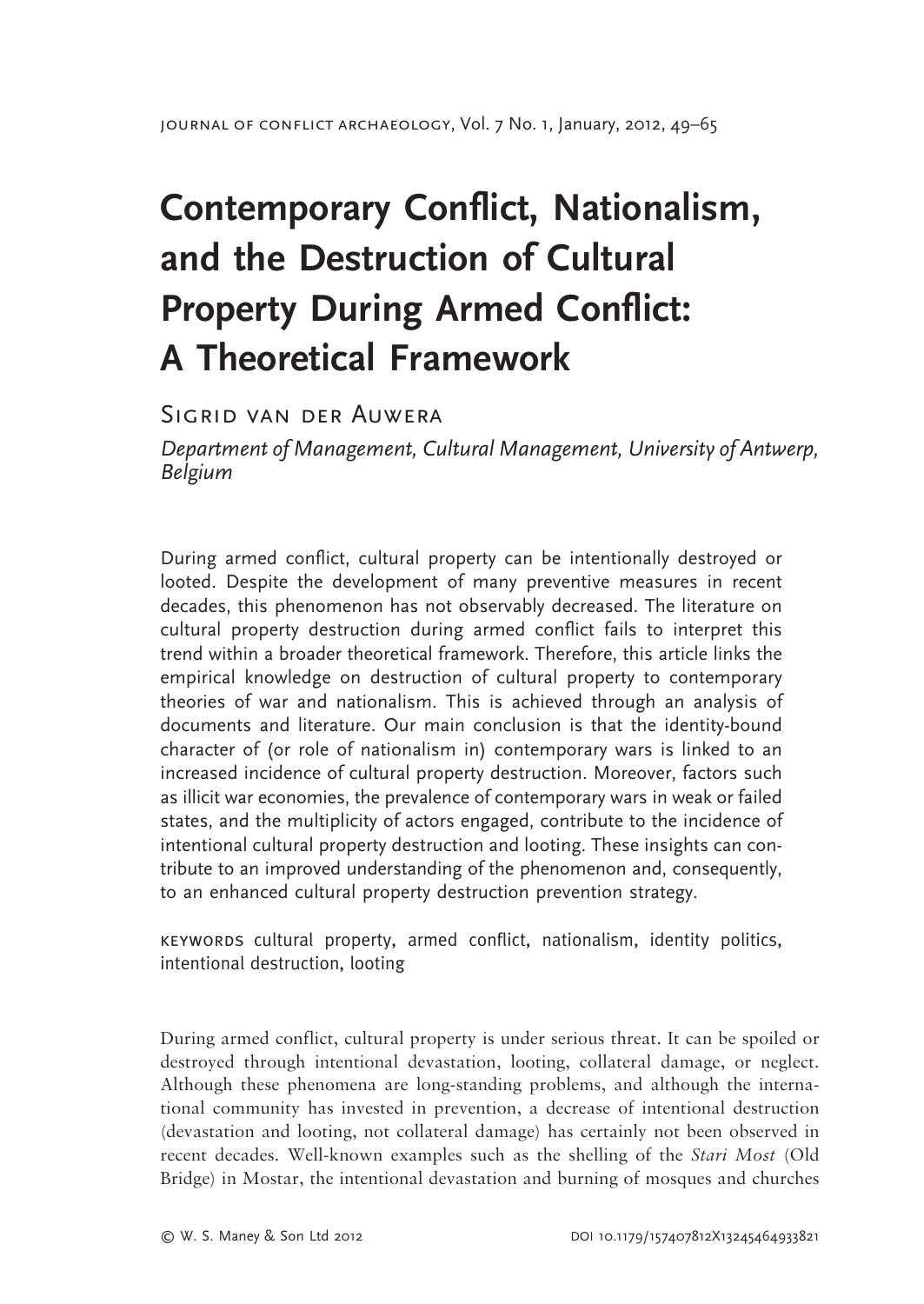during the Bosnian and Kosovan conflicts and the looting of archaeological sites and museums in Iraq and Afghanistan represent only the tip of the iceberg.

This phenomenon seems to coincide with the emergence of a new type of warfare as the number of inter-state wars has decreased. In internal conflicts, the politics of identity or nationalism is an increasingly important issue. Cultural property reflects and manifests the identity of conflicting identity groups. Hence, the destruction of cultural property can be used as a weapon of psychological warfare. Moreover, the looting of (and the illicit trade in) cultural property can feed informal economies and fund insurgents.

These insights suggest that there is a need to place the phenomenon of the destruction of cultural property during armed conflict within the theoretical framework of contemporary theories on nationalism and armed conflict, in order to obtain a broader understanding of the phenomenon and to interpret its place in the current world order. In doing so, we may find conceptual precepts that can contribute to the analysis of the phenomenon of destruction of cultural property during armed conflict, and thus to an enhanced prevention strategy (which will fall outside the scope of this article).

Since the 1990s a great deal of attention has been devoted to the destruction of cultural property during armed conflict. Numerous studies have focused on the interpretation of applicable international law standards (e.g. Hladik, 1999; Chamberlain, 2004; O'Keefe, 2006; Gerstenblith, 2006), while others have focused on particular cases to describe the phenomenon as such (e.g. Rothfield, 2008; Brodie et al., 2000; Stone and Farchack Bajjaly, 2008). Moreover, the process by which heritage is deployed in the service of nation-building has already been emphasized by numerous authors (e.g. Hobsbawm and Ranger, 1994; Harvey, 2008; Smith, 2009). However, studies that contribute to a more theoretical and holistic understanding of the phenomenon in the contemporary world order are rare. One exception is Bevan's contribution, where he systematically argues that cultural property is the objective in conflicts where the erasure of the memories, history, and traditions attached to architecture and place is the goal in itself (Bevan, 2006). However, here we will take theories on contemporary conflict as our starting point in order to frame the phenomenon of intentional destruction and looting in the contemporary world order.

This article begins by explaining the main concepts used, namely cultural property, nationalism, and armed conflict. It then elaborates on contemporary theories on war, which are then linked to the increasing frequency of intentional cultural property destruction. This leads on to the insight that some features of contemporary wars — their identity-bound character, the existence of illicit war economies, the prevalence in weak or failed states, and the involvement of multiple actors — are directly related to an increased incidence of cultural property destruction. The article finishes by drawing some conclusions that should be taken into account in order to enhance cultural property destruction prevention strategies.

## Cultural property, nationalism, and armed conflict

In order to clarify how these main concepts are employed in this article, we provide a short description here.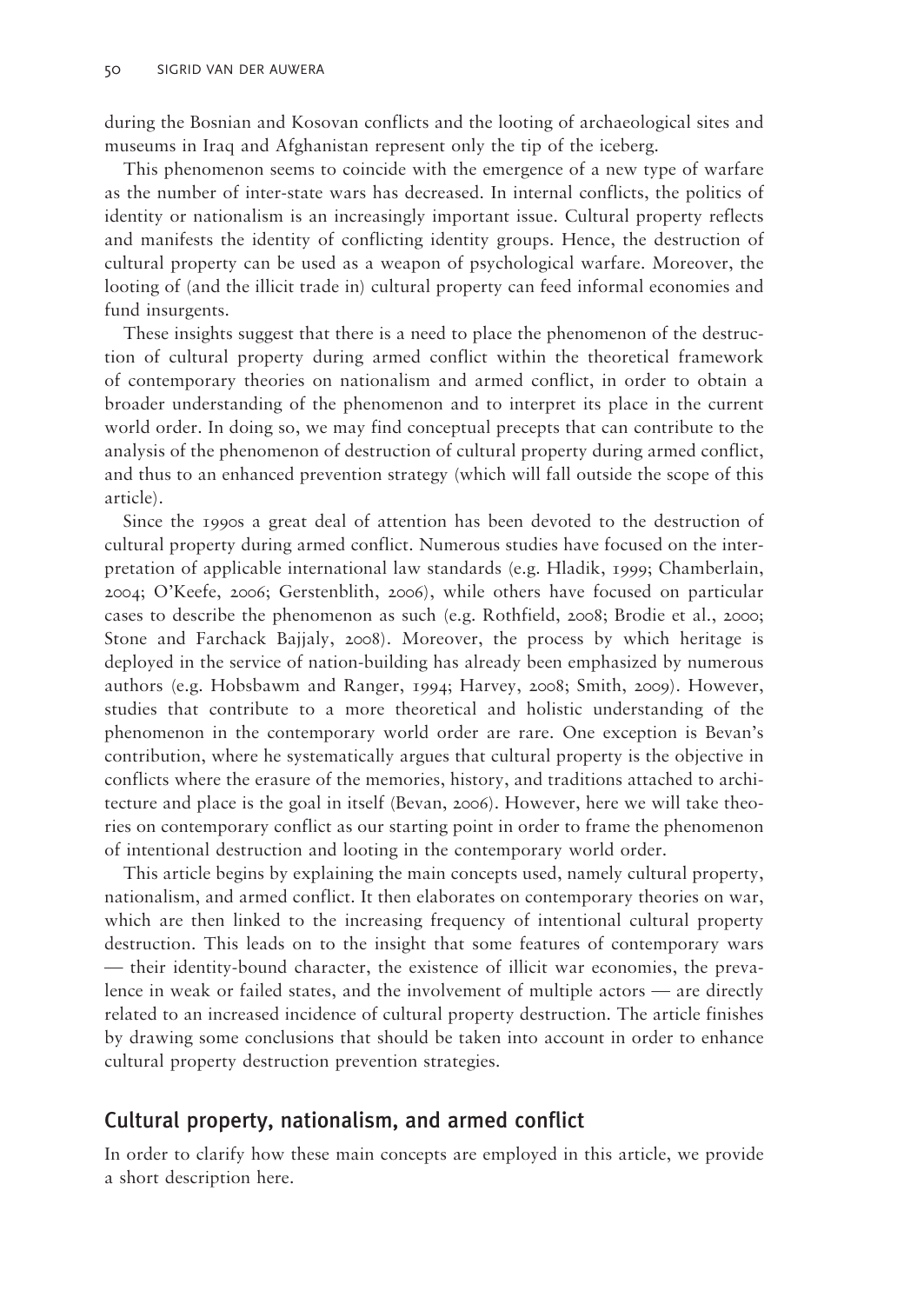This article focuses exclusively on tangible heritage (although heritage is never solely tangible, since even the tangible can only be interpreted through the intangible). Hence, we do not consider intangible cultural heritage (such as music, traditional parades, or crafts), even though such heritage can also be threatened during armed conflicts. We focus exclusively on the physical devastation and looting of tangible heritage. Therefore the term 'cultural property' rather than 'cultural heritage' which is broader in scope — is employed here. 'Cultural property' is used as an overarching term that includes material cultural heritage: constructed or immovable as well as movable heritage; officially designated World Heritage as well as the heritage of local communities; and religious as well as secular heritage.

Furthermore, this article will not focus on the destruction of cultural property during armed conflict that occurs through collateral damage, since it concentrates on intentional deeds, which we describe as intentional destruction (e.g. the shelling of the *Stari Most*) and looting (e.g. looting of entire archaeological sites in Iraq or Afghanistan).

An armed conflict is a conflict in which the participants engage in violence. Nonetheless, identifying such occurrences is difficult since a continuum of situations exists, ranging from military flights over another territory through to total wars (Ramsbotham et al., 2006: 28). The presence of an armed conflict does not necessarily depend on war having been declared, since the custom of declaring war fell into disuse during the twentieth century. Only the facts on the ground can define a state of armed conflict, as stipulated by the four Geneva Conventions. Article 2 stipulates that international humanitarian law is applicable as of a formal war declaration and in all other armed conflicts, even if the state of war is not recognized by one of the parties.<sup>1</sup> This means that we speak of an armed conflict when armed violence is de facto used. However, the *Second Additional Protocol of 1977 to the Geneva Conventions* points out that 'situations of internal disturbance and tensions, such as riots, isolated acts of violence and other act of a similar nature' are not armed conflicts.<sup>2</sup> Therefore, the International Criminal Court defines armed conflict in article 8  $(2)(f)$  as something that 'takes place in the territory of a State when there is protracted armed conflict between governmental authorities and organized armed groups or between such groups'.<sup>3</sup> Hence, we speak of an armed conflict only when the violence is protracted.

Finally, nationalism refers here to the political principle that aims at rendering the boundaries of the nation congruent with the boundaries of the governance unit or the state. In doing so, we refer to authors such as Gellner  $(1983)$ , Breuilly  $(1982)$ , Hobsbawm (2008), Anderson (2006), and Hechter (2002), who point at the political meaning of nationalism. Furthermore, nationalism can be interpreted as a moral ideal, since nationalism can be used to justify violence. Hence, the nation is a very strong form of group identification, because the political duty that arises out of nationalism overarches all other duties. The principle of loyalty is therefore significant for nationalism (e.g. Hobsbawm, 2008: 9, Ignatieff, 1993: 3).

#### The changing nature of war

Although theorists are not unanimous on the starting point (i.e. after the end of the Second World War, or after the end of the Cold War), by the end of the twentieth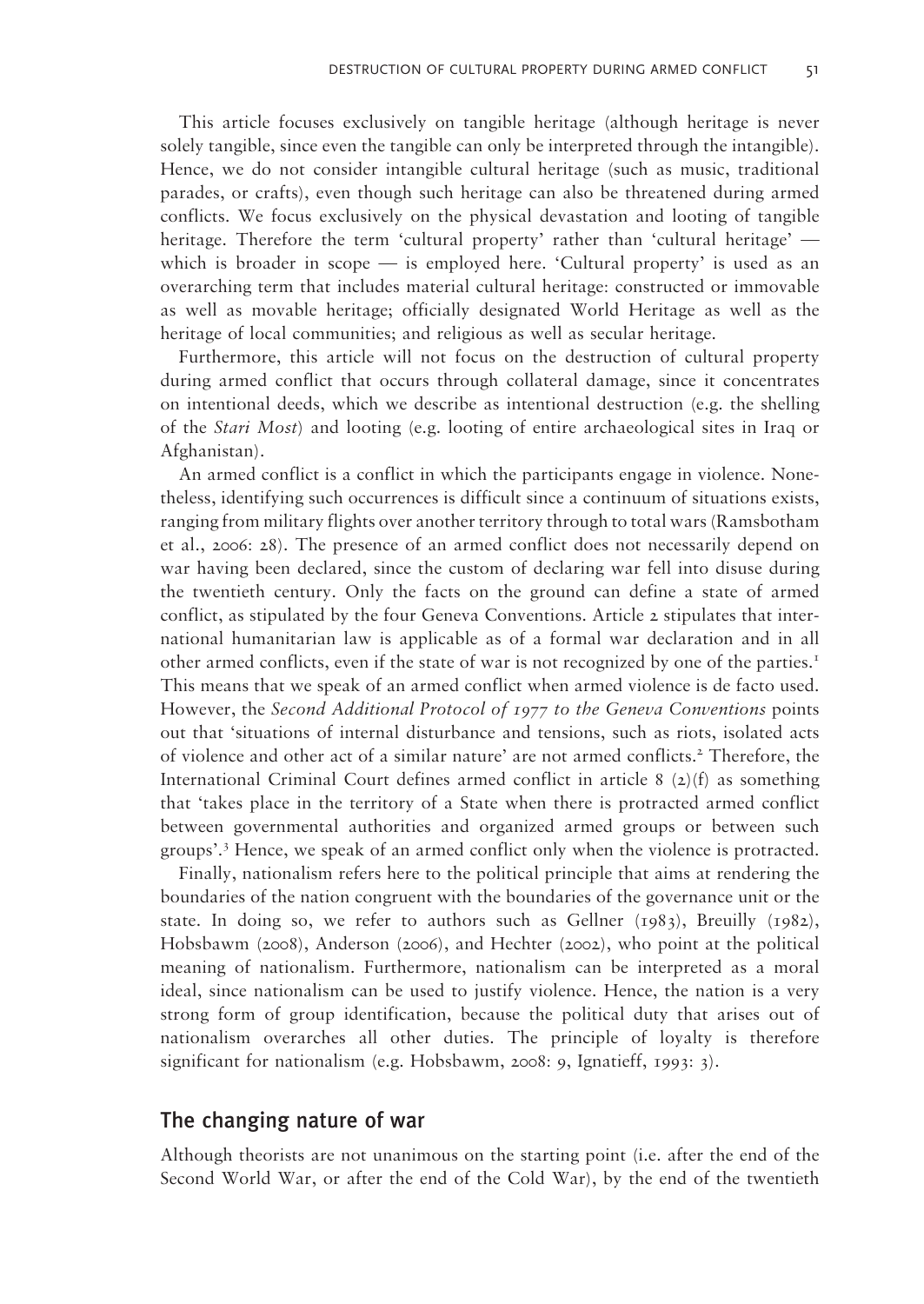century, the main features of armed conflicts had changed. Contemporary conflicts no longer reflect strife between two centres of power, as did the majority of conflicts following the Peace of Westphalia. Rather, they reflect the fragmentation of state structures and economies. Analysts point to the impact of globalization on weak states, the ability to obtain cheap weaponry usable in 'asymmetric wars', and a generation of shadow economies that make these wars profitable (Ramsbotham et al.,  $2006: 4-5$ ).

Thus, theorists have reached certain degree of consensus, arguing that inter-state conflicts are now rather uncommon. Kalevi J. Holsti points to the number of interstate wars, which decreased considerably since 1945 (Holsti, 1996: 24). Today, the number of inter-state wars has shrunk to an absolute minimum. According to Lotta Harbom and Peter Wallensteen, in 2006, for the third year running, no conflicts were fought between states<sup>4</sup> (Harbom and Wallensteen, 2007: 626). While we cannot herald the absolute end of inter-state conflicts, a manifest evolution towards more intra-state conflicts is observable, and even current inter-state conflicts are characterized by features of contemporary internal wars.

Although this article more than once refers to theories on 'new wars' — a term *inter alia* used by Mary Kaldor (1999) and Herfried Münkler (2005) — this term will not be used. Kaldor used the term 'new' to distinguish these wars from the prevailing perception of war drawn from an earlier era, and the term 'war' to emphasize the political nature of these new types of violence (Kaldor, 1999: 1–12), even though they involve a blurring of the distinction between war (usually defined as violence between states or organized political groups for political motives), organized crime (violence undertaken by private organized groups for private purposes, usually financial profit), and large-scale human rights violations (violence undertaken by states or politically organized groups against individuals). Although we agree with the greatest part of her theory, there is considerable debate on the 'new'-ness of these features: when were they introduced in war and were some of them not always features of internal wars? Moreover, the features of contemporary wars are not entirely new, because they show clear similarities with older conflicts such as the Thirty Years War. Their features are, however, new compared to those of the majority of wars since the Peace of Westphalia and the establishment of sovereign states. Other terms used are neither satisfactory. The term 'ethnic conflict' presumes a conflict between ethnic groups whereas, as Holsti points out, ethnicity is just one element of social division. Religion, class, caste, faction, language, and territorial location are also relevant. Hence, conflict can concern all types of communities, not only ethnic ones (Holsti, 1996: 106). The term 'civil war' seems to be more suitable at first glance. However, it tends to refer to a more traditional concept in political science, and therefore does not illuminate the changing nature of war, such as their link with globalization and the establishment of shadow economies. 'Protracted social conflict' (Azar, 1986) is also used, but it only refers to one feature of these wars: that they are protracted. 'Wars of the third kind' (Holsti, 1996) suggests the existence of two other kinds of war, on which no clear consensus exists. Therefore, we speak of 'contemporary wars' allowing the elucidation of the multiple causes and results.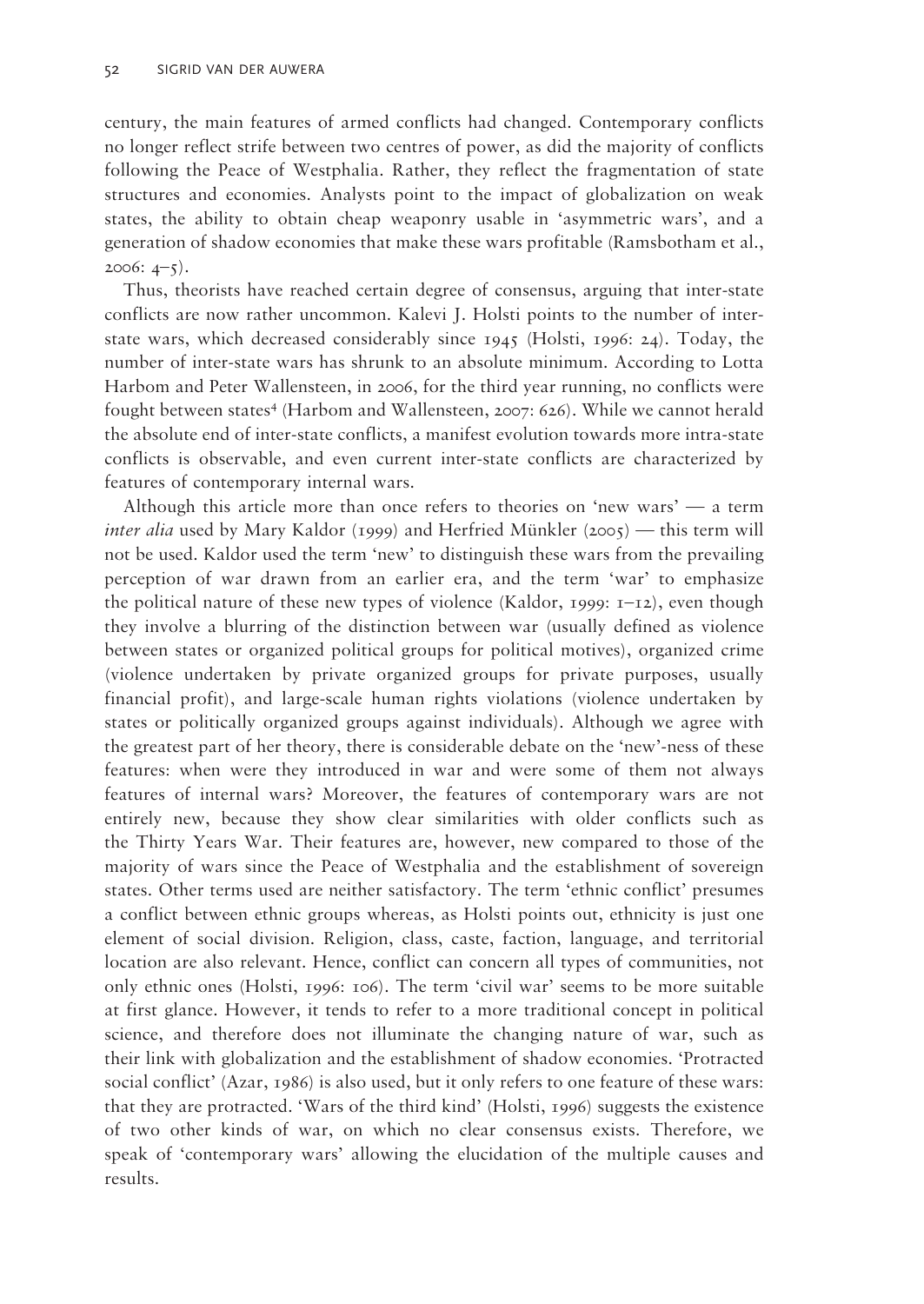# Identity, (sub-) nationalism, and intentional destruction of cultural property

Inventorying contemporary theories on armed conflict leads to the conclusion that modern wars have characteristics that can be linked to an increasing incidence of intentional cultural property destruction during armed conflict. Contemporary wars are, or become, identity-bound or they (eventually) revolve around communities ('imagined' or otherwise) and are consequently linked to nationalism. This feature paves the road to an increased incidence of intentional destruction of cultural property.

#### *Contemporary wars, (sub-) nationalism, and identity*

Current armed conflicts are more likely to revolve around communities and how they relate to each other than they are to revolve around particular interests of states (Ramsbotham et al., 2006: 21). Economic or social deprivation, the emergence of a power vacuum or the collapse of the state can intensify a collective need for identity. This budding nationalism is then used in the mobilization process, becoming a focal point in violent conflicts. As argued by Lake and Rothchild, ethnic conflicts (as they refer to them) are

most often caused by collective fears for the future. As groups begin to fear for their safety, dangerous and difficult-to-resolve strategic dilemmas arise that contain within them the potential for tremendous violence. As information failures, problems of credible commitment, and the security dilemma take hold, groups become apprehensive, the state weakens, and conflict becomes more likely. Ethnic activists and political entrepreneurs, operating within groups, build upon these fears and polarize society. Political memories and emotions also magnify these anxieties, driving groups further apart. Together these between-group and within-group strategic interaction produce a toxic brew that can explode into murderous violence. (Lake and Rothchild, 1996: 41–42)

Thus, political mobilization occurs via nationalist ideologies, which are deployed in the service of nationalistic aims, namely the making of the identity group or 'nation' congruent with the governance unit. Herewith, we enter within the bounds of theories on nationalism. By 1986, Anthony D. Smith had already pointed to the complementarity of theories of contemporary armed conflict and nationalism. He linked his insights into nationalism with Azar's theory on protracted social conflicts. He argued that

under modern conditions, popular antagonisms of class and ethnicity that often been latent and frozen have today become acute and manifest political issues, and new antagonism created by their example and by modern social conditions are constantly being added to the repertoire of contemporary conflicts. (Smith, 1986: 63–64)

Moreover, he questions how it is possible that large numbers of people are mobilized for conflict and war, when many thought 'the fires of nationalism were extinguished' (Smith, 1986: 65).

Kaldor speaks, in analogy with 'new wars', of 'new nationalism'. This nationalism is regressive and contributes to a wild, anarchistic form of globalization, characterized by violence and inequality (Kaldor, 2004: 162). She immediately links this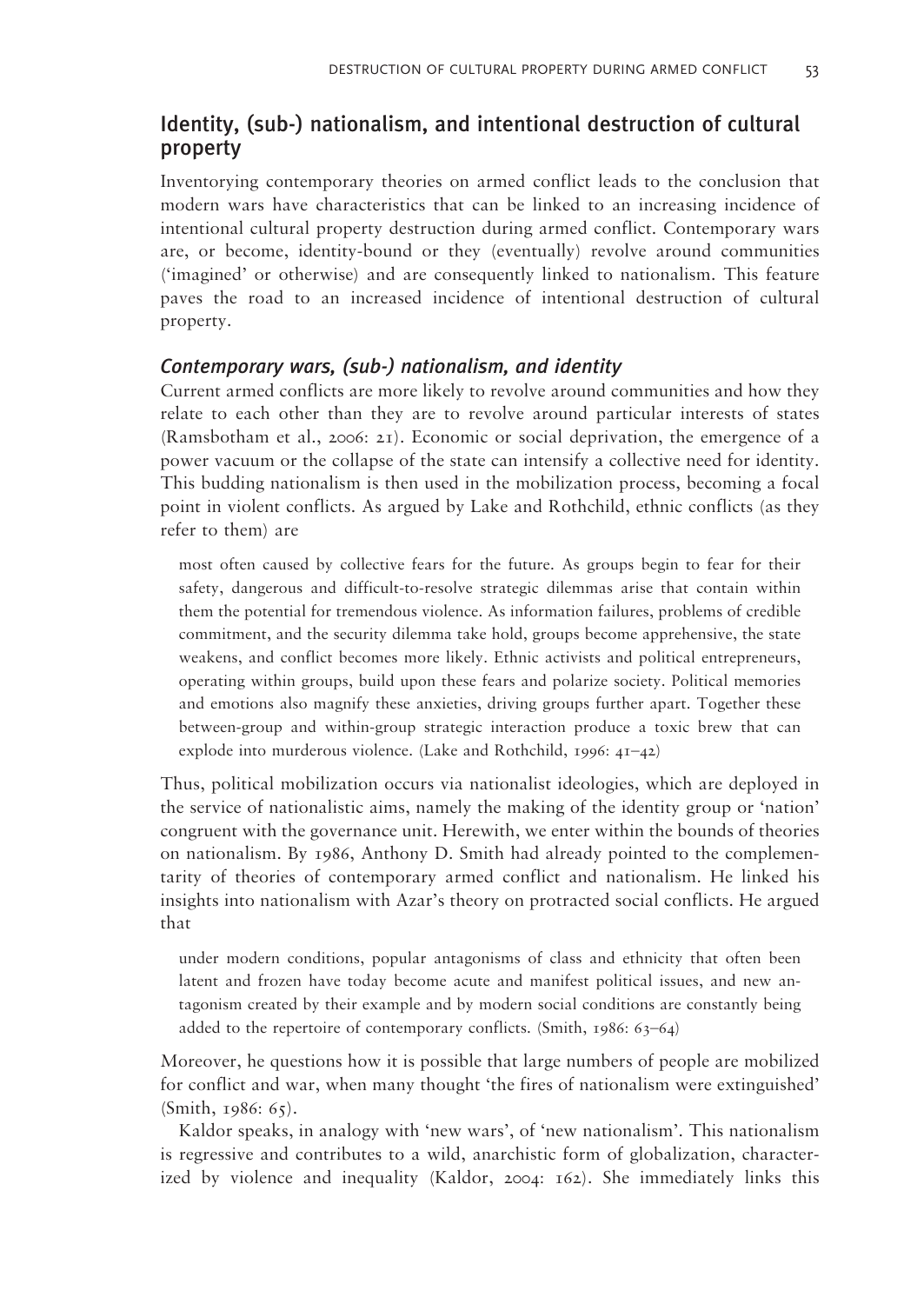nationalism to new wars: nationalism has to be understood as a crucial point in the intimate relationship between the modern state and war (Kaldor, 2004:  $165$ ), although Holsti had already pointed to this intimate relationship, albeit less explicitly. He argued that the nation state excludes by its nature. A state that is based on a mythic 'natural' community in a real context of different communities within one state lacks a certain degree of legitimacy (Holsti, 1996: 57–58).

Although violence and nationalism are clearly intertwined, there are some nuances to be aware of, since different tendencies exist in nationalism and not all forms of nationalism are related to war. Although elaborating on a different classification is beyond our scope here, we pinpoint that the more exclusive nationalism is, the more it will tend to result in violence.

In contemporary conflicts, identity is thus deployed in the service of political mobilization. In this regard, we do not argue that these units or communities are entirely 'imagined' or manufactured. They probably existed already, however, albeit in a more latent, multi-layered, and fluid manner. In the period leading up to an armed conflict, the notion of identity is (mis)used in the process of political mobilization, and identities (in the form of nations) are presented as homogeneous, welldefined entities. Such identity politics are thus exclusive by nature, and they therefore tend towards fragmentation (Kaldor, 2006: 7).

#### *Identity and cultural property*

In order to enhance this mobilization process, nations or potential nations need their own identity. Obviously, this identity is largely designated by culture. Smith argues that myths can contribute to the mobilization of people for political action. This political action draws on a nationalist mythology based on political and cultural nationalistic premises. However, this mythology itself draws on much older mythical motives, which still live within older generations of the community. The expanded mythology of contemporary communities is formed by nationalistic intellectuals who have dug into the history, philology, and anthropology of their community. The evolutionary model of history is twisted to serve their own ethnic goals. Ethnic myths of descent are thus used to legitimize claims for rights (Smith, 1986: 73). In Northern Ireland, for example, 'the conflict has been centred on myths of descent founded on rival, mutually exclusive readings of religio-communal history' (Smith, 1986: 75). This is, for instance, reflected in the celebration of past victories, such as the Battle of the Boyne, in parades. Parades are interpreted as celebrations of in-group solidarity and therefore as manifestations of Protestant dominance over the Catholic minority. Clearly, they intensify political and cultural differences and often result in violence. These parades enhance in-group solidarity, but intensify out-group competition and prolong the conflict (Conteh-Morgan, 2004:  $81-82$ ). In a further example, Bernhardsson argues that Iraq, from its foundation in 1921, was searching for a national identity. In particular after 1958, pre-Islamic cultural property was used in this process (Bernhardsson, 2008). Prime Minister Qasim concentrated on the building of a sovereign Iraq, separate from the rest of the Arabic world, with a particular identity built on the country's pre-Islamic past. When Saddam Hussein took power in 1979, this processed evolved into a more malign form: archaeology provided the justification for the government's legitimacy and policies (Bernhardsson, 2008: 200–01).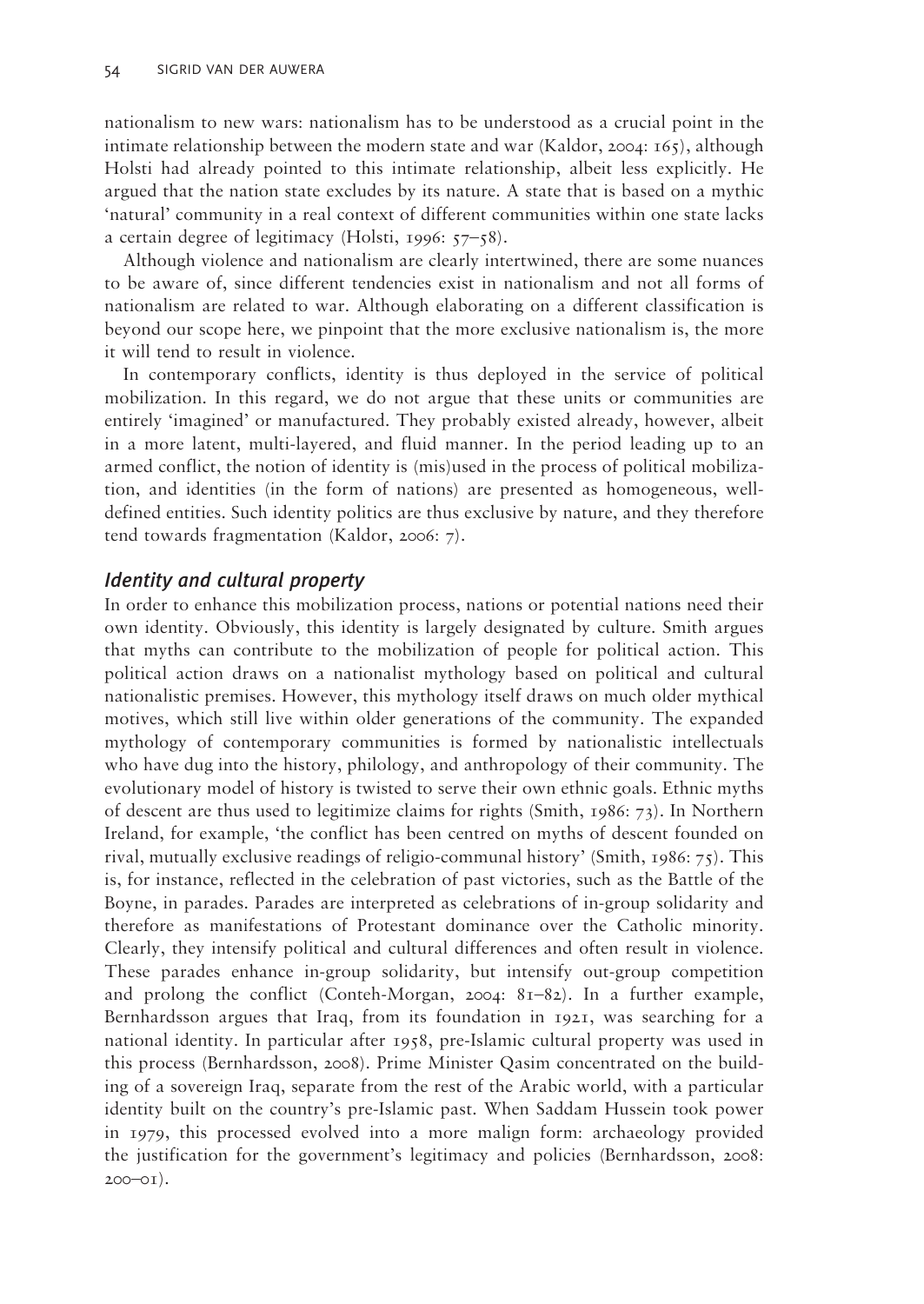Smith elaborates on this in his later work and points to the importance of symbolic resources for the nation. Firstly, symbolic resources contribute to a certain degree of community awareness or even cohesion. Secondly, common cultural elements give communities a distinguishable symbolic repertoire, which helps them to distinguish themselves from other communities ('we' from 'them'). They also help to draw the profile of a certain community and its borders. Finally, common values, memories, rituals, and myths ensure some degree of continuity with previous generations (Smith, 2009: 25). However, Smith does not define this process as conscious reconstruction, but rather as 'the emergence of myths of common ancestry' and 'the result is usually a complex combination, if not a fusion, of origin myths' (Smith, 2009:  $33-34$ .

Breuilly also points to the fact that national movements make use of symbols and ceremonies that give national ideas a more pronounced form and power (Breuilly, 1982: 344–48). Nations do need, as Anderson (2006) argues, their own biography; nations need their narrative (or an identity), which is constructed through remembrance, but also through the forgetting of certain events (Anderson, 2006: 204–06). For Kaldor, ideologies such as nationalism are backward-looking or regressive, 'the appeal to an imagined past, and propose to reserve at least some aspects of the current change' (Kaldor, 2004: 162). It is even possible to argue that nationalist movements routinely reinvent particular versions of history and memory to construct new cultural forms to use in the process of political mobilization (Kaldor, 1999: 76–85). Brewer (2006) defines nations as 'communities of memory'; members are socialized in what to remember and what to forget. These memories are mirrored in public remembrances and memorials, in public images, texts, photos and rituals by which people are socialized. Intentional collective amnesia or denial contributes to nation-building efforts. Items that are problematic and which thwart the construction of the 'imagined community' are expelled from the narrative (Brewer, 2006: 216).

Indeed, history clearly plays a role in the construction of identity. Traditions and history are also a part of contemporary politics, and are reflected in mechanisms of cultural production in order to create a particular version of collective memory and a feeling of national and cultural identity (Goulding and Domic, 2009: 87–88). In this way, museums and heritage become cultural bearers of ideology embedded in a selective version of history (Goulding and Domic, 2009: 99). In other words, people use the past to give themselves a place in the present. The history of the 'other' can be integrated into this process. However, the past of others can also be neglected. On the other hand, identity is needed to create heritage. 'Meaning' gives value to heritage and explains why certain artefacts, buildings, traditions, and memories are, or are not, 'selected' as heritage. Not all historical items are regarded as constituting either heritage or culture. Meaning is given through identity and is produced and exchanged by social interaction. This process results in the contemporary character of heritage, since heritage is created, formed, and managed through the questions of the present. Hence, heritage is subject to constant revision and change, and is the source as well as the result of social conflicts (Graham and Howard, 2008: 2). The discipline of archaeology in particular, is linked to nationalism, originating in the nineteenth century together with the rise of nation-states. Archaeology generates knowledge that can be deployed in the process of legitimizing the nation. Clearly, archaeology has to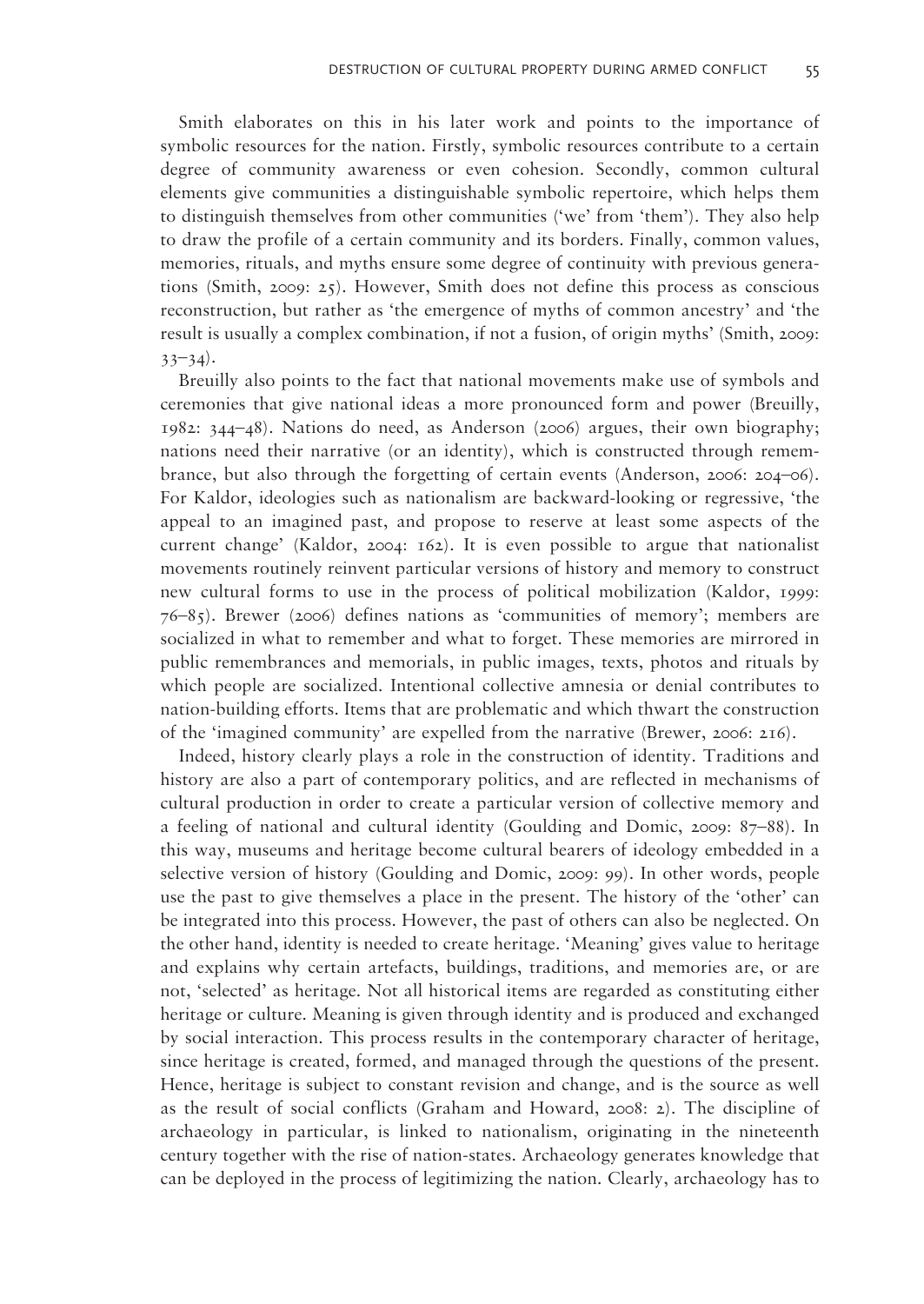be practiced objectively, though this is not easy, since archaeological knowledge depends on interpretation and thus is an inherently social product and is linked to different intellectual traditions. Archaeological fieldwork can be understood as a mirror and mediator of broad political interests and its results have more than once been deployed for political aims (Abu El-Haj, 2001: 1–9).

#### Intentional cultural property destruction

Symbolic goods in particular are targeted in contemporary wars provoked by new nationalism as a message or even a statement (Kaldor, 2004: 170). Hence, when nationalism is deployed for political mobilization in contemporary conflicts, communities (or nations) are targeted and, consequently, their private properties will be interpreted as 'interesting' goals.5 The targeting of these goals is 'necessary' in order to adversely affect the 'other' party, which in contemporary wars is no longer necessarily a state but an 'other' community or nation. Hence, it is not surprising that cultural property plays a role in the conduct of warfare. Parties in a conflict try to affect the 'other' through the demolition or destruction of cultural property that reflects either the identity of that 'other' or a common identity. Moreover, these goods can play a role in the reconstruction of the nation's past. They help tell the nation's narrative and the story of its belonging to a specific territory. Seen with such logic, elements that obscure this narrative, such as symbols of an 'other' nation, have to be erased.

Moreover, territorialization is, as Smith (2009) argues, one of the most important features of nationalism. This happens through the creation of ethnoscapes, in which a people and its homeland increasingly become symbolic. So, the community gets 'naturalized' and becomes a part of the environment, the landscape gets historicized and bears the features of the historical development of a community. In this vein, the process creates a homeland for a certain people (Smith, 2009: 47–48). Notions of a historic homeland can, according to Brewer, lead to violence (Brewer, 2006: 216). Although Smith does not mention this in particular, we argue that the destruction of cultural property during armed conflict can be interpreted partly within this process of territorialization. If a landscape has to bear the features of the historical development of only one community, some interventions, such as the erasing of symbols that mirror other communities, are 'needed'. Destruction of cultural property can, in this vein, even be considered as an essential step in the process of ethnic cleansing, which aims at erasing entire communities in order to render the territory homogeneous.<sup>6</sup> The destruction of history and culture or the removal of the physical landmarks (or even cultural claims) of a certain community in a certain area is used as a method to render an area uninhabitable for that community. All features or cultural claims of a certain community disappear via the destruction of religious property, archaeological remains and other cultural properties. When these features are erased, it becomes easier to believe the reconstructed version of history, which empowers the claim on the territory of the remaining community. This practice was illustrated in, for example, the Balkan Wars of the 1990s. Goulding and Domic describe the phenomenon in relation to the events in the first half of the 1990s in Croatia:

It is a politics of 'absence' that is collectively embraced, but it also illustrates that it is not only the tangible reminders of the past that help to forge a national identity, but also that which are invisible or absent. (Goulding and Domic, 2009: 95)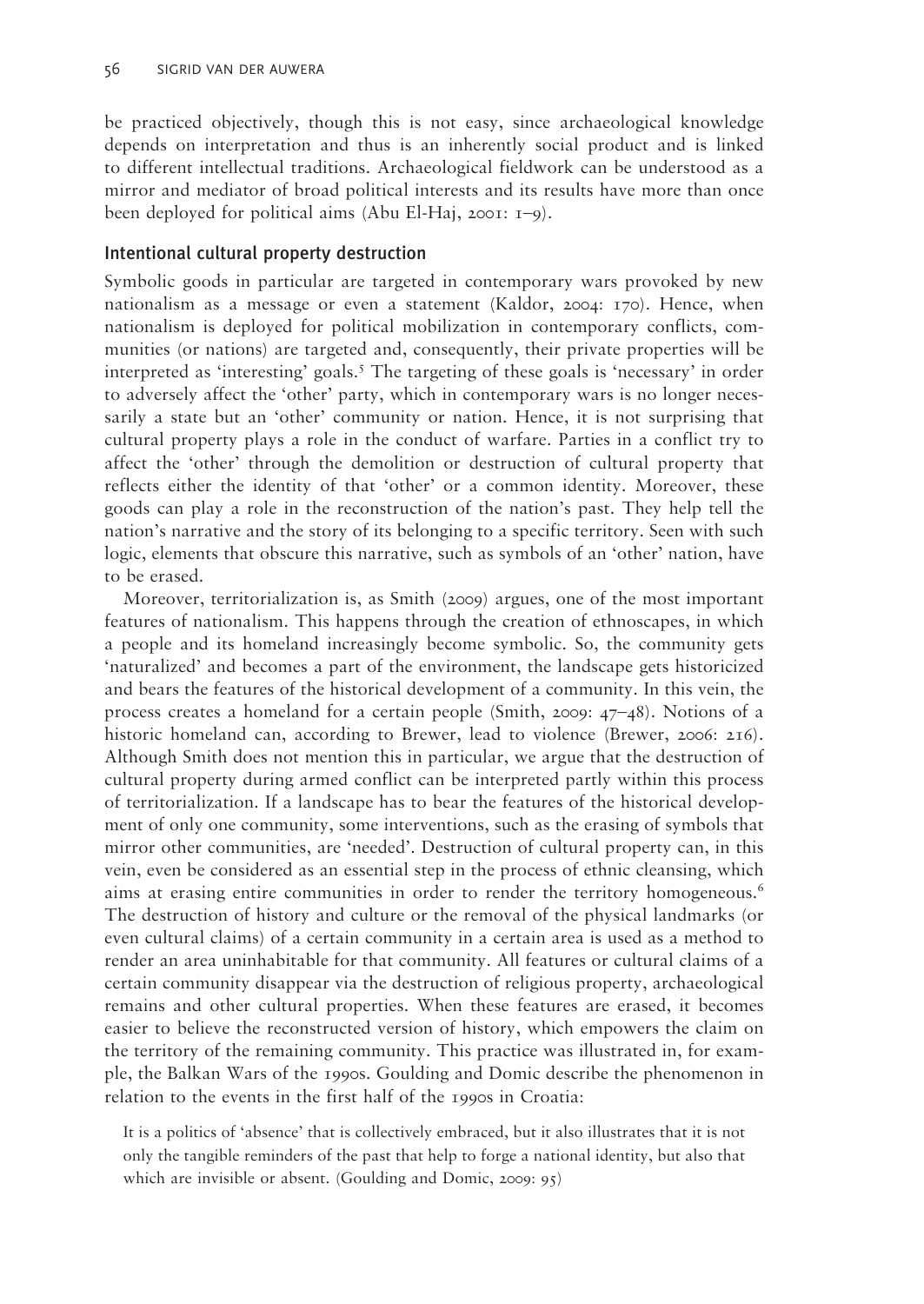Similarly, Riedlmayer (2002) argues that the destruction of cultural property in Bosnia-Herzegovina was one of the methods of ethnic cleansing. He investigated damage at 392 Muslim sites and concluded that it was certainly intentional. It was an act aimed at obscuring the multi-ethnic past of Bosnia-Herzegovina and thus can be interpreted as part of efforts to reconstruct memory and history (Riedlmayer, 2002: 11). One of the most famous examples was the 1993 attack on the *Stari Most* in Mostar by the paramilitary Croatian Defence Forces. The Ottoman bridge was interpreted as a symbol of the Bosnian Muslims. Moreover, the neighbourhood around the bridge, an almost perfectly preserved Ottoman vestige, was entirely destroyed. However, Orthodox buildings were also attacked. For example, the fifteenth-century Orthodox monastery of the Annunciation of Žitomislici in Herzegovina was destroyed by Croatian forces (Carmichael, 2002: 86–87). At the end of the Abkhazian war against Georgia in 1993, armed forces threw grenades at the building of the Abkhazian Archive. The documents of the archive reflected Abkhazian identity, but documents of the Greek, Jewish, Armenian, and Russian communities that symbolized the multi-ethnic nature of Abkhazian society before the war were also hit (Ascherson, 2007: 22).

The systematic destruction of cultural property can even, in this regard, be considered as a part of the process of genocide. Although intentional destruction of cultural property is not formally regarded as a form of genocide (cultural genocide), it can count as proof that genocide has occurred. The International Criminal Tribunal for the former Yugoslavia concluded in the case General Radislav Kristic that 'customary international law limits the definition of genocide to those acts seeking the physical or biological destruction of all or part of a group', and so that 'an enterprise attacking only the cultural or sociological characteristics of a human group in order to annihilate these elements which give that group its own identity distinct from the rest of the community would not fall under the definition of genocide'. Nevertheless, the Court notes the following:

The Trial Chamber however points out that where there is physical or biological destruction there are often simultaneous attacks on the cultural and religious property and symbols of the targeted groups as well, attacks which may legitimately be considered as evidence of an intent to physically destroy the group. In this case, the Trial Chamber will thus take into account as evidence of intent to destroy the group the deliberate destruction of mosques and houses belonging to members of the group.7

Moreover, intentional destruction of cultural property aggravates cultural and political differences and could thereby prolong, intensify, or even reignite violence. The bombing of the Al-Askari Mosque in Samarra in 2006 and the increased inter-ethnic violence that followed clearly illustrates this. In March 2004, a reawakening of violence occurred in Kosovo when mosques and churches were set alight.

Finally, the looting of cultural property during and after war can also be partly interpreted in this regard. Bernhardsson argues that the association of archaeology with the former regime justified the lootings of museums after the fall of Saddam Hussein (Bernhardsson, 2008: 200-01). This was confirmed by expert interviews which the author conducted in order to analyse Iraq as a case, albeit less pronounced. We can conclude that this was certainly a motive for some of the looters, but not for all of them. Profit was certainly an important motive, too, on which will be elaborated later.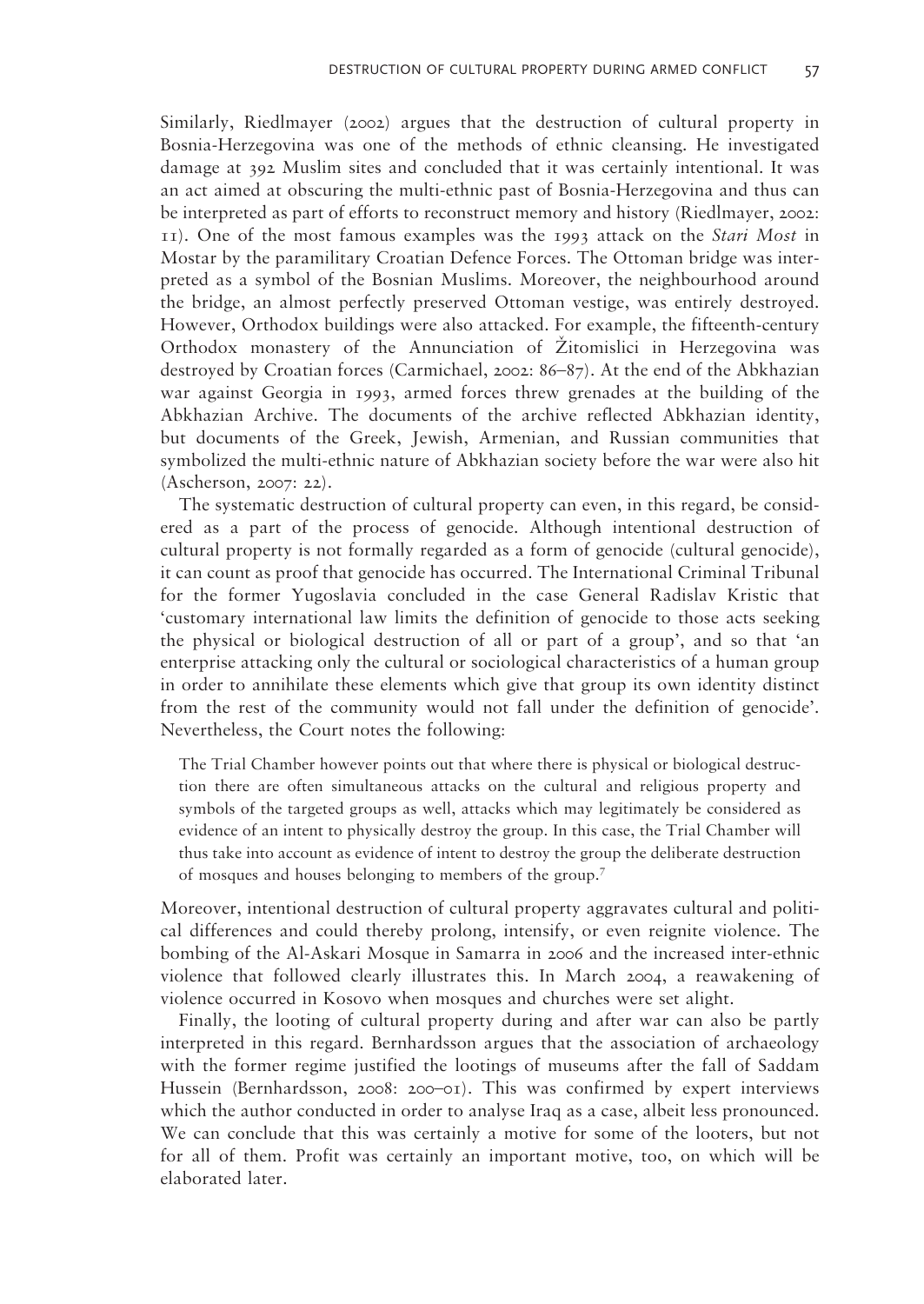However, one could argue that this kind of intentional destruction of cultural property also happened in earlier times (i.e. the period from the Peace of Westphalia until the end of the twentieth century), and is thus not specific to contemporary wars. Events such as *Kristallnacht* or the bombing of Dresden during World War II could be interpreted in this regard. Indeed, this is partly true. Some authors point to the fact that harbingers of the changes that led to the emergence of contemporary wars were already present during the total wars of the twentieth century. Holsti (op. cit.) claims that new technologies and the rise of air warfare during World War I made harming civilians unavoidable. Consequently, the difference between civil and military targets began to erode. Moreover, almost the entire male population had to participate in these conflicts. To recruit them, nationalistic propaganda was used. As such, conflict between forces transformed into conflict between nations (Holsti, 1996:  $28-35$ ). According to Kaldor, the total wars of the twentieth century started to deviate from the pattern of old wars and can be interpreted as harbingers of new wars; the difference between private and public decreased and the term 'genocide' entered into legal parlance (Kaldor, 1999: 29–30). The destruction of cultural property, such as the burning of synagogues during *Kristallnacht*, illustrates this evolution. On the evening of 9 November 1938, for example, the synagogue of Dresden was burned down intentionally in order to abolish the symbol of the Jews of Dresden (Taylor, 2005: 83–84). Nevertheless, this reasoning seems incorrect when applied to the bombardment of Dresden at the end of the war, in which the majority of the city's valuable cultural property was lost. The contemporary debate points more and more towards military reasons for the bombardment. During the war, the optical industry of Dresden was turned over to a war industry and thus the factories in the city became military objectives. Furthermore, the bombardment was intended to reduce the morale of the Germans and so hasten the conclusion of the war (Taylor, 2005). In this vein, the bombardment of Dresden aimed at something different from the burning of the synagogue or, for example, the destruction of the Buddhas of Bamiyan, which involved respectively targeting the Jews and the Hazara as an identity group or a community for whom the synagogue or the Buddhas were an important symbol.

# Illicit war economies, weak states, and the involvement of multiple state and non-state actors

Moreover, the identity-bound character of contemporary wars or the new nationalism in contemporary wars is intrinsically linked to some other features of these conflicts, which also tend to contribute to the increased incidence of cultural property destruction and looting — namely, the incidence of illicit war economies, the link with weak or failed states and the involvement of multiple state and non-state actors.

## *Illicit war economies*

Authors such as Kaldor (1999) and Münkler (2005) indicate that contemporary wars are, more than ever before, privatized. Previously, for most of the modern era, armed conflicts were fought largely between national forces and were consequently mainly financed by state resources. Currently, by contrast, wars are mostly fought between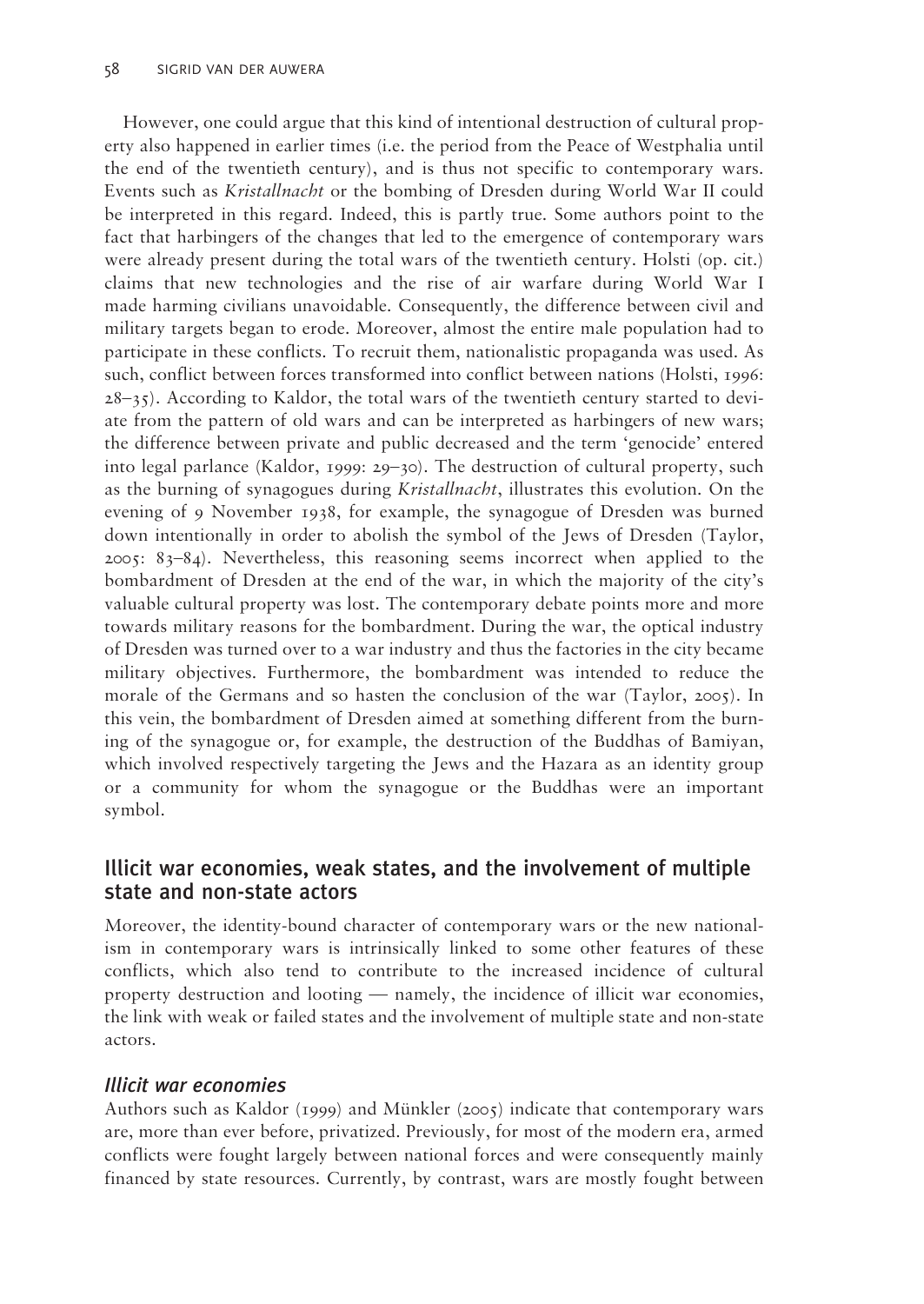identity groups or communities — that is to say, private groups. These private groups cannot count on state resources and have to finance conflicts by themselves. This is, *inter alia*, possible through the trade in natural (or cultural) resources.

Collier (2000) has elaborated on this and developed an economic theory of armed conflict. He claims that the financial means of the participants in conflicts prevail over their motivations (Collier, 2000: 4). His colleague Bannon argues that the presence of primary commodities will, particularly in low-income countries, increase the risk of armed conflict; this is, however, nuanced by the claim that resources are never the only source of armed conflict (Bannon and Collier, 2003: ix–6). The looting of natural resources, rather than the seizing of power, tends to be the aim of the conflict. Nevertheless, this thesis has increasingly become the object of criticism, mainly because of its assumption of the existence of a causal link between the origins of armed conflict and resources (Arnason, 2005: 6–7). To argue that resources are the primary cause of armed conflict ignores a lot of inter-disciplinary literature that demonstrates that historical, social, psychological, and economic dimensions are at stake, too. Although resources certainly play a role in the prolongation and expansion of armed conflicts, the origins cannot simply be reduced to resources (Chernick, 2005:  $203-04$ ). According to Zartman, it is not interesting to find out whether conflicts arise as a result of need, creed or greed; rather, it is interesting to analyse how these factors inter-relate during armed conflicts (Zartman, 2005: 256–57). However, as conflicts evolve or are prolonged, resources play an increasingly important role. The longer the conflict lasts, the greater the temptation to enter into a phase of greed (Zartman, 2005: 268). Ramsbotham, Woodhouse, and Miall argue that identity-based or ideology-based conflicts can be fed by the failure of existing governmental structures that are no longer able to fulfil expectations and basic needs. However, economic motives alone do not explain the intrinsic motives of armed conflicts. Such analysis is applicable only to quasi-states, in which formal structures are eroded and war economies became endemic (Ramsbotham et al., 2006: 139–40).

Hence, most armed conflicts do not result from economic motives. Economic motives and profit will, however, play an increasingly important role during the conflict, which will result in the formation of shadow economies. The traffic in 'blood' diamonds, other gems, drugs and tropical timber has a particular reputation in this regard. The trade in these kinds of commodities will eventually prolong the conflict. Because of its lucrative nature, the benefits to its participants of ending of the conflict will decrease. The beneficiaries stand to gain more by prolonging the conflict than by ending it.

Illicit excavation of archaeological sites can sometimes be interpreted in this vein. There is increasing evidence that the looting of cultural property is being used to help fund insurgencies, although Interpol is hesitant to confirm this link publicly. Bogdanos makes an explicit connection between the looting and trade in antiquities and the funding of the underground economy and insurgency (e.g. Bogdanos, 2005: 477–529; Bogdanos, 2008: 109–34; Stone and Farchakh Bajjaly, 2008: 5). In Afghanistan and Cambodia, it was ascertained that the evolving erosion of state power led to an expansion in the illicit trade in cultural property as a result of an explosion of plundered archaeological sites. The resources raised through this trade funded the armed combatants. The money spent by Western antiquities collectors is, in other words, funding and prolonging armed conflicts (Brodie and Walker Tubb, 2002: 7).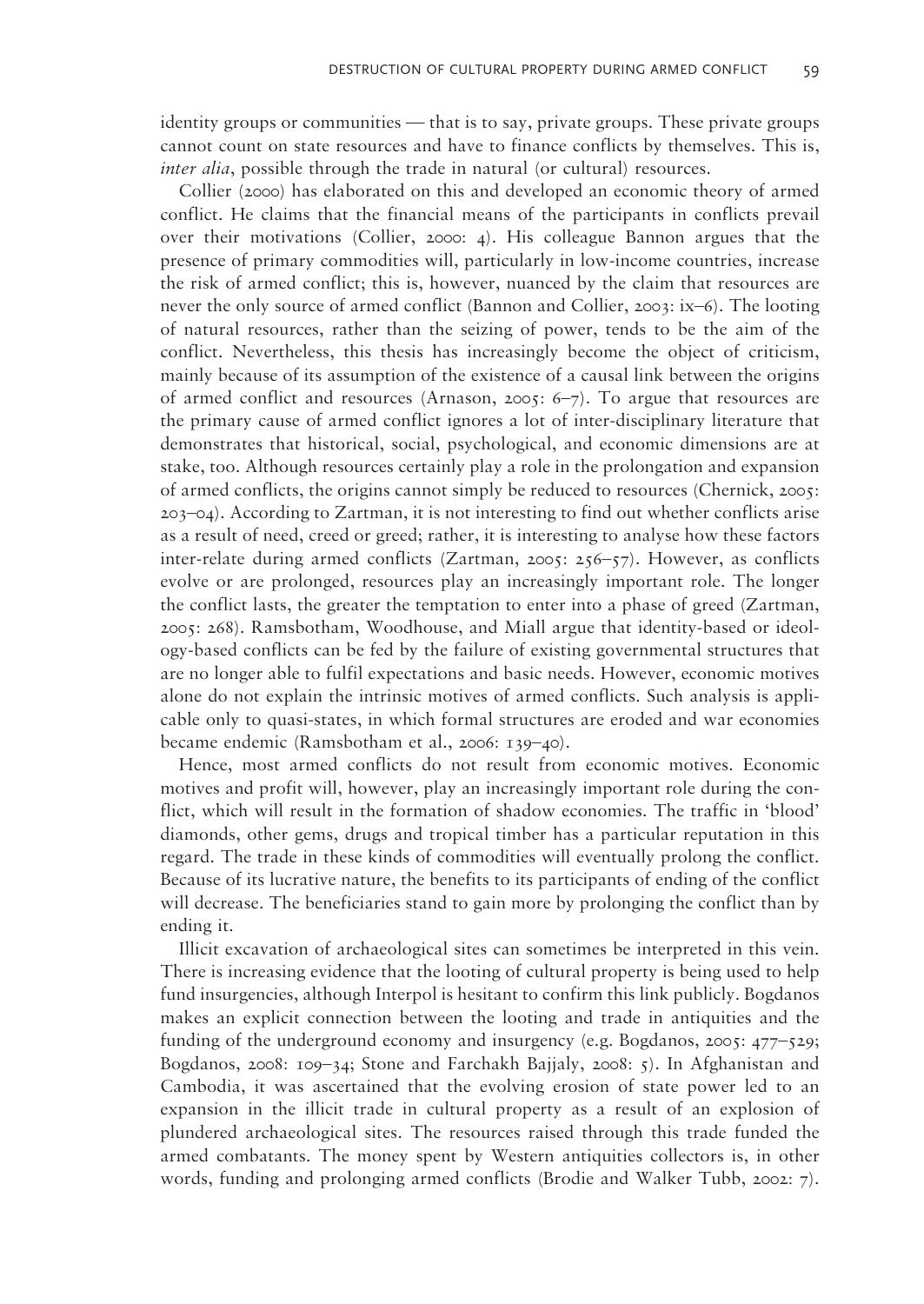This illegal activity is growing, and it is becoming increasingly attractive to criminals and insurgents (Stone and Farchakh Bajjaly, 2008: 5).

# *Weak or failed states*

As pointed out, contemporary conflicts are the result of problems within states rather than between them. New and weak states are the primary loci of such contemporary conflicts, because they are often the result of the lack of political legitimacy of a ruler in the eyes of the ruled (Holsti, 1996: xi–xii). Hence, wars are an illustration of anarchy in states. Weak states are characterized by a lack of legitimacy on different levels and they can quickly erode further and become failed states (Holsti, 1996: 119–22). According to Münkler, new wars are 'state-disintegrating wars', because they will lead to the implosion of new or unstable states (Münkler, 2005: 8). The implosion of states is thus the result as well as the cause of these conflicts, because a weak state allows violence to occur and violence, in turn, plays a role in the erosion of legitimacy and order (Zartman, 2005: 5). Weak states are characterized by a lack of functioning state structures, an absence of law and order, and by inhumanity and insecurity. Moreover, weak states often fall prey to criminal organizations, corruption, and inefficient police systems. Criminal organizations make use of the situation in order to establish international illicit trafficking (Garelli and Montanari, 2003:  $2T$ ).

Hence, it is not surprising that the destruction of cultural property occurs more often in weak or failed states. Due to the lack of law and order, perpetrators are not effectively punished and the looting of cultural property becomes easier. Illicit excavation can take place undisrupted, due to a lack of security. Inhumane deeds, such as the destruction of the cultural property of other parties, are tolerated more readily. Moreover, looted antiquities can cross borders more easily. Finally, cultural property preservation activities will mostly be discontinued in weak or failed states, such that cultural property is neglected.

According to the conclusions from the expert interview the author conducted on Iraq, this was precisely what happened.<sup>8</sup> The Americans were not enough prepared to establish law and order after the fall of Saddam. There were simply not enough troops to stabilize the situation. Most supporting troops, including the cultural affairs officers, were still in Quwait, when Baghdad was entered earlier then expected. Following the Hague Convention (which was not ratified by the US, although the US stated that it would act in its spirit) the occupying forces had a responsibility to protect cultural heritage. However, the coalition forces were not able to do so and were not prepared; they were in general unable even to provide civilian security. Looters of museums and archaeological sites could act uninterrupted and goods could cross borders easily. Moreover, the state was (as early as 1991) no longer able to provide social security and farmers, in particular in the South, lost their jobs. Looting became therefore a way to feed their families. And finally, the security situation did not allow international archaeologist to work in the country.

# *Involvement of multiple state and non-state actors*

Finally, contemporary wars are characterized by the presence of multiple state and non-state actors.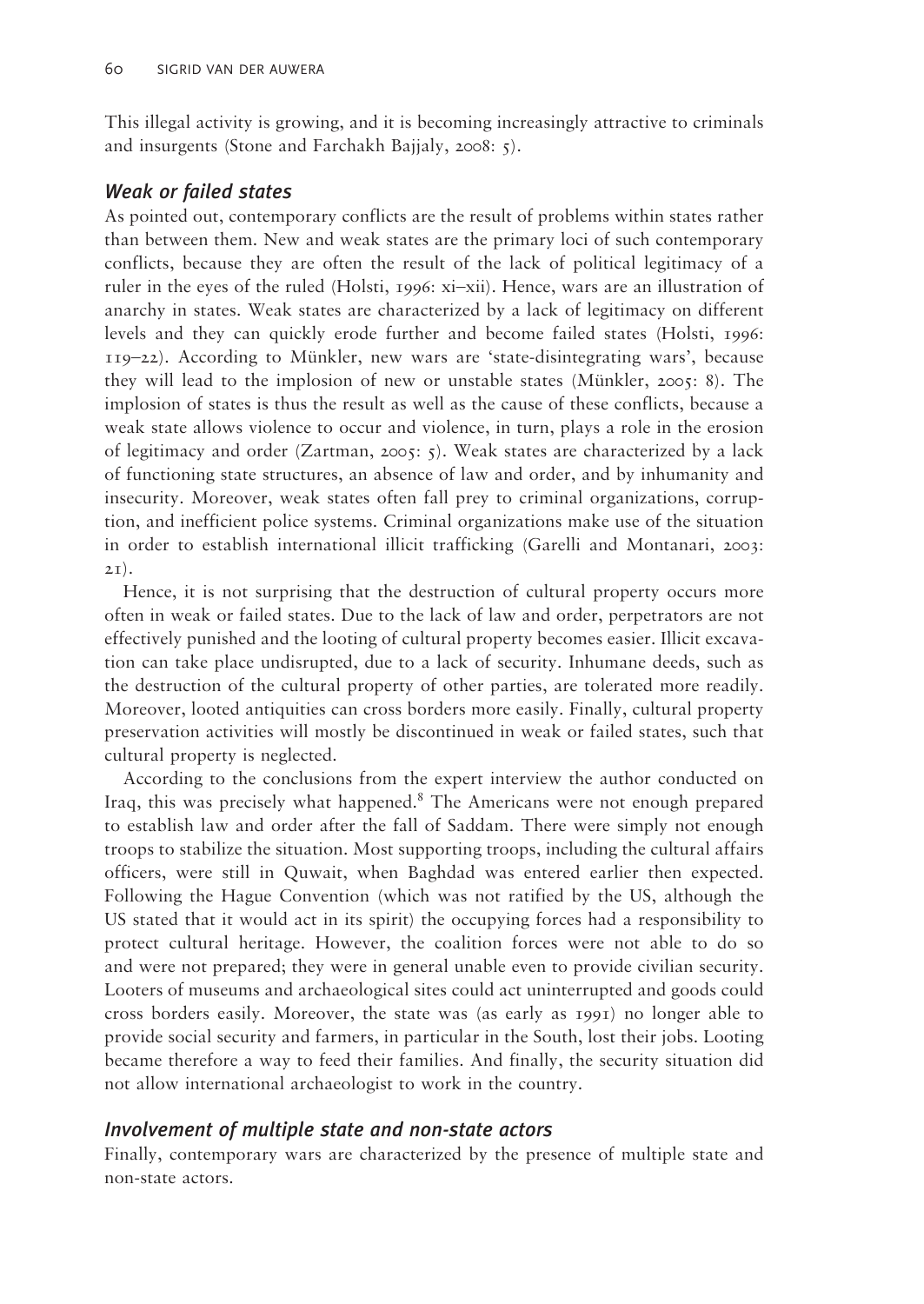Holsti argues that wars have assumed a new profile since 1945 and that these wars have been fought by loose groups, irregular cells, or even local warlords under little or no central authority, rather than by regular forces (Holsti, 1996: 20). According to Münkler, warlords, mercenaries, and terrorists play an increasingly important role in new wars (Münkler, 2005). These multiple 'new' actors can be 'new' perpetrators of cultural property destruction. Sometimes, these actors are even those charged with securing an area and its cultural property, such as peace-keeping forces and private military companies. Recent examples show that these forces can be involved in the destruction of cultural property. In January 2008, for instance, UN Blue Helmets of the MINURSO peace mission vandalized a prehistoric site featuring rock paintings over 6000 years old (Alberge, 2008).

## Conclusion

Since incidents of intentional cultural property destruction and looting during armed conflicts have been observed frequently in recent decades, this article has aimed to frame this phenomenon in the context of the current world order. In order to do this, we have related contemporary features of armed conflict and nationalism to the phenomenon of cultural property destruction.

By the end of the twentieth century, the main features of war had changed significantly. This article has argued that the identity-bound character, or the 'new nationalism', of these wars is linked to an increased incidence of cultural property destruction. In new wars, different communities reflect conflicting claims on nationhood and identity is deployed in the service of political mobilization. Identity is largely designated by culture and so by cultural property. Hence, it is not surprising that cultural property is becoming an important target in these conflicts and that its destruction is framed in the process of ethnic cleansing. Moreover, some other features of contemporary wars, which are intrinsically linked to their identity-bound character, also contribute to cultural property destruction and looting. Firstly, due to the fact that new wars are not fought by states but rather by communities, these communities have to search for revenues themselves and they therefore engage in criminal activities. The looting and subsequent illicit trade in cultural property can be interpreted in this regard. Secondly, new wars appear more often in weak or failed states where law and order is lacking. Hence, cultural property destruction and looting are easier to undertake. Lastly, multiple state and non-state actors are or are potentially involved, which implies that there are more potential perpetrators of cultural property destruction during armed conflicts (e.g. insurgents, mercenaries, peace-keeping forces, etc.).

However, we must point to the fact that these theories on the changing nature of armed conflicts were already the object of critique. Kalyvas (2001) argues that the suggested inherent difference between new and old civil wars is not demonstrated. He refers to authors who argue that new civil wars are criminal rather than political phenomena. According to Kalyvas, these theories stem from incomplete and biased information of recent wars and the neglect of research into older wars (Kalyvas, 2001: 100). However, he particularly refers to the most extreme opinions on the changing nature of armed conflict which have already been nuanced in this paper. He, for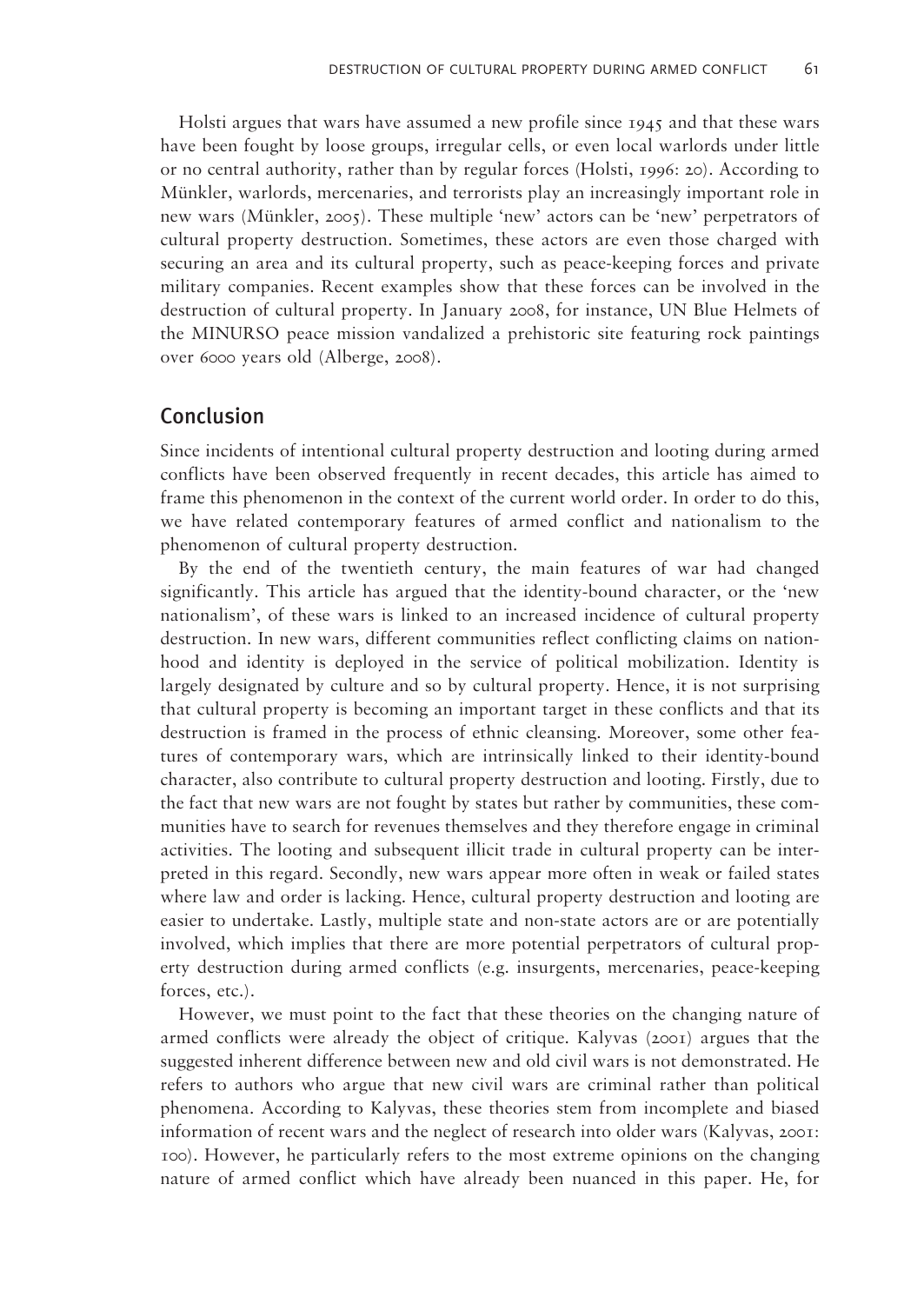example, refers to the difference between 'justice-seeking' and 'loot-seeking' civil wars (Kalyvas, 2001: 101). We have also critiqued a causal relationship between resources and the origins of war. Nevertheless, we think that resources increasingly play a role in the progress of the war, since war is fought less between states, which could count on state revenues, than within a state. Hence, non-state actors involved have to create revenues themselves. Moreover, Kalyvas indicates himself that in civil wars before the end of the Cold War, non-state actors could count on external revenues from the superpowers (Kalyvas, 2001: 117). Here we come to our main argument: Kalyvas makes a great contribution to the debate, but his critique is based on rejecting certain specific statements. However, he does not reject Kaldor's theory which is framed within the context of globalization and the erosion of sovereign states. New wars appear in the context of erosion of the autonomy of the state and in some extreme cases the disintegration of states. In particular, they appear in the context of the erosion of the monopoly on legitimate organized violence (Kaldor, 2006: 5).

Insights in the changing nature of war aim to provide an improved understanding of the phenomenon of cultural property destruction; of perpetrators' profiles and motives; and consequently to formulate an enhanced prevention strategy. In this vein, Holsti has already observed that key concepts used in older wars, such as the balance of power, hegemony, alliances, and so on, are no longer applicable. International humanitarian law and international organizations sometimes still rely on these principles. Diagnostics and solutions for wars are still predicated on the view that these conflicts occur between states. Therefore, new threats have to be identified (Holsti, 1996: 18). Although awareness of the fact that contemporary wars differ significantly from old ones has increased significantly, this is not always taken into account in the protection of cultural property during armed conflicts, because the phenomenon of cultural property destruction has not been systematically linked to these kinds of wars and to theories on nationalism. Nevertheless, some changes in prevention strategies are already observable, though mostly in the area of international law (cfr. *The*  1999 Protocol to the Hague Convention of 1954,<sup>9</sup> which is also applicable to noninternational conflicts and in which individual criminal responsibility is established). Some significant problems remain unsolved, even in this area, however. For example, in the realm of peace-keeping, since the destruction of cultural property can contribute to ethnic cleansing, the protection of cultural property during peace operations should, more than ever, be a task of those operations. On the one hand, peacekeeping forces seem to have the obligation to respect cultural property, but on the other hand it remains unclear whether they have an obligation to intervene when violations are committed by other parties to the conflict (Van der Auwera, 2010: 14). Nevertheless, we must point to the NATO and UN awareness is rising which was illustrated by KFOR and UNMIK protection of historic sites in Kosovo. Moreover, in relation to topics such as the military, cultural diplomacy, education, civil society action, and so on, an awareness of these facts is not yet established and prevention measures have not yet adjusted to the new profiles and motives of perpetrators.

Finally, the fact that the incidence of cultural property destruction is more likely in weak or failed states illustrates the need for adequate international community action. UNESCO has developed a lot of tools (conventions, diplomatic activities, awareness rising, etc.) and coordinating bodies (such as the International Coordinating Committees for the protection of cultural property in Cambodia, Iraq, and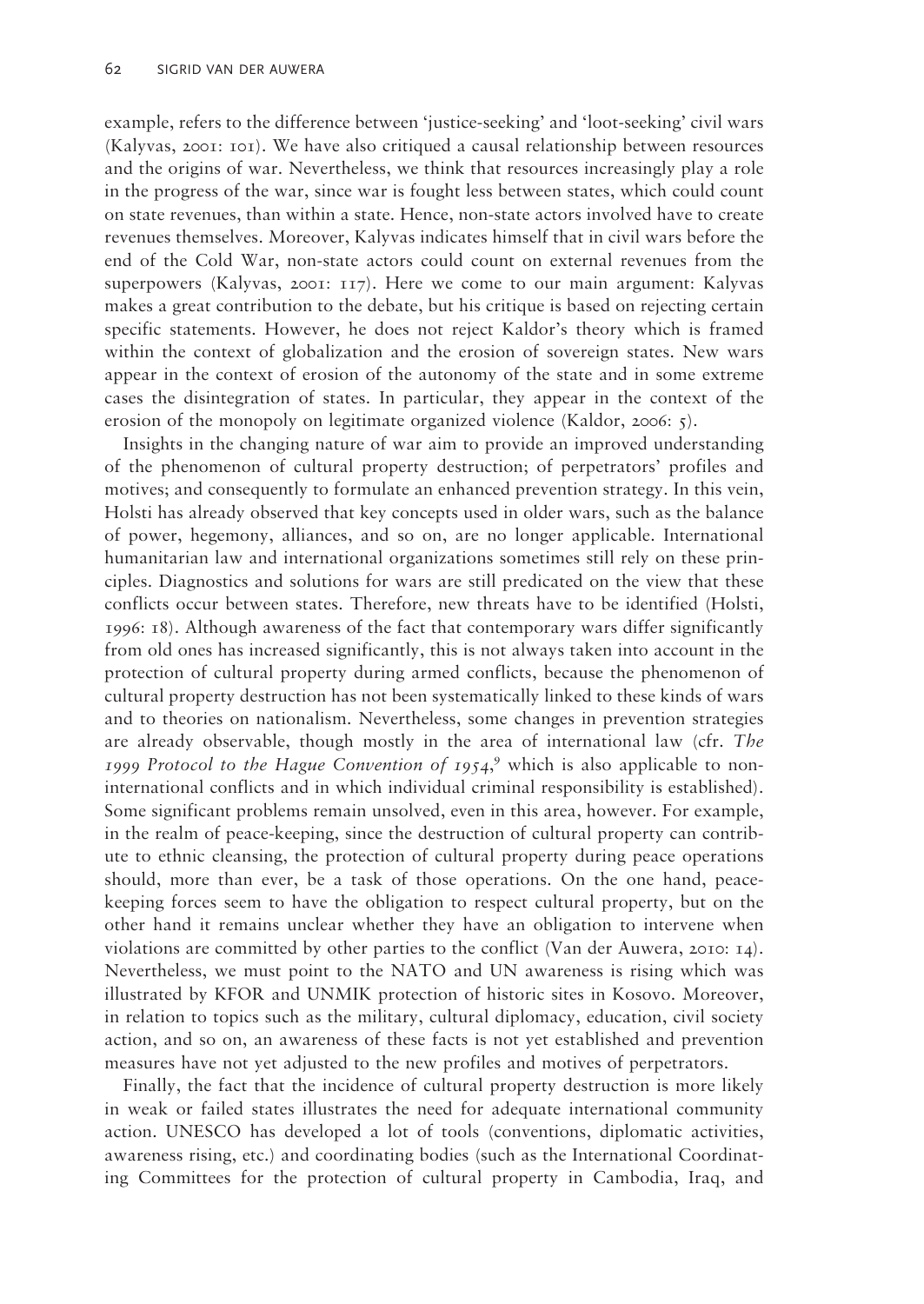Afghanistan). However, UNESCO still leaves the responsibility of cultural property protection during armed conflicts to national governments (states). The ICBS is another case in point. This non-governmental organization was established in 1996 by the four main cultural-property NGOs: ICOM, IFLA, ICA, and ICOMOS. In 2005, ICCAAA joined as well. Moreover, the ICBS has established a number of National Committees (19 in April 2011), and the Association of National Committees of the Blue Shield was founded in December 2008. In the *Second Protocol of 1999 to the Hague Convention*, the ICBS was formally recognized as the advisory body of the Committee for the Protection of Cultural Property during Armed Conflict, which was established by the same Protocol (Cole, 2008: 67–68). Although the ICBS aspired to be the coordinating body for the protection of cultural property in Iraq, its low funding and invisible international profile prevented the organization from achieving this objective. According to Stone and Farchakh Bajjaly, the heritage community has a major responsibility to engage with the ICBS, to ensure that it receives better funding and to raise its profile (Stone and Farchakh Bajjaly, 2008: 6). Finally, since cultural property destruction and looting are rather conflict constituting elements than side effects and incidences can be link with particular characteristics of contemporary conflicts, I think UNESCO and the ICBS must invest in proactive incidence detection to enhance their prevention strategy.

## Acknowledgements

Research for this article was supported by the Research Foundation – Flanders and conducted at the University of Antwerp, Department of Management, Cultural Management. I would like to thank my supervisors Annick Schramme, Michel Tanret, and Raymond Detrez for our innumerable conversations on the topic and their interesting advice. I would also like to thank Iain Banks, Tony Pollard, and the anonymous reviewers for their comments.

#### Notes

- <sup>1</sup> Common article 2 of the Geneva Conventions, <http://www.icrc.org/Web/Eng/siteeng0.nsf/htmlall/ genevaconventions>. 2 *Protocol Additional to the Geneva Conventions of*
- *12 August 1949*, and relating to the protection of victims of *Non-International Armed Conflicts (Protocol II)*, <http://www.icrc.org/ihl.nsf/7c4d08 d9b287a42141256739003e636b/d67c3971bcff1c10c12 5641e0052b545>. 3 *Rome Statutes of the International Criminal Court*,
- <http://www.icc-cpi.int/NR/rdonlyres/EA9AEFF7- 5752-4F84-BE94-0A655EB30E16/0/Rome\_Statute\_ English.pdf>.
- 4 Though we have to note that Harbom and Wallensteen consider five conflicts as 'internationalized'. An internal conflict is seen as internationalized when a state that is external to the original conflict contributes troops in support of one of the primary warring parties (mediation efforts and

peace-keeping are thus excluded) (Harbom and Wallensteen, 2007: 626).

- 5 Remarkable here is that Breuilly, although not in the context of war, already pointed to the fact that nationalism would lead to the erosion of the difference between the public state and private society. When the state is in hands of the nation, the difference between the state and society does not exist anymore (Breuilly, 1982: 377).
- 6 An Expert Commission of the United Nations reported in 1993 to the Security Council that ethnic cleansing involves 'the planned deliberate removal from a specific territory, persons of a particular ethnic group, by force or intimidation, in order to render that area ethnically homogeneous' (Carmichael, 2002: 2).
- 7 Prosecutor v. Krstic, IT-98-33-T, Trial Chamber Judgment, 2 Augustus 2001 and Prosecutor v.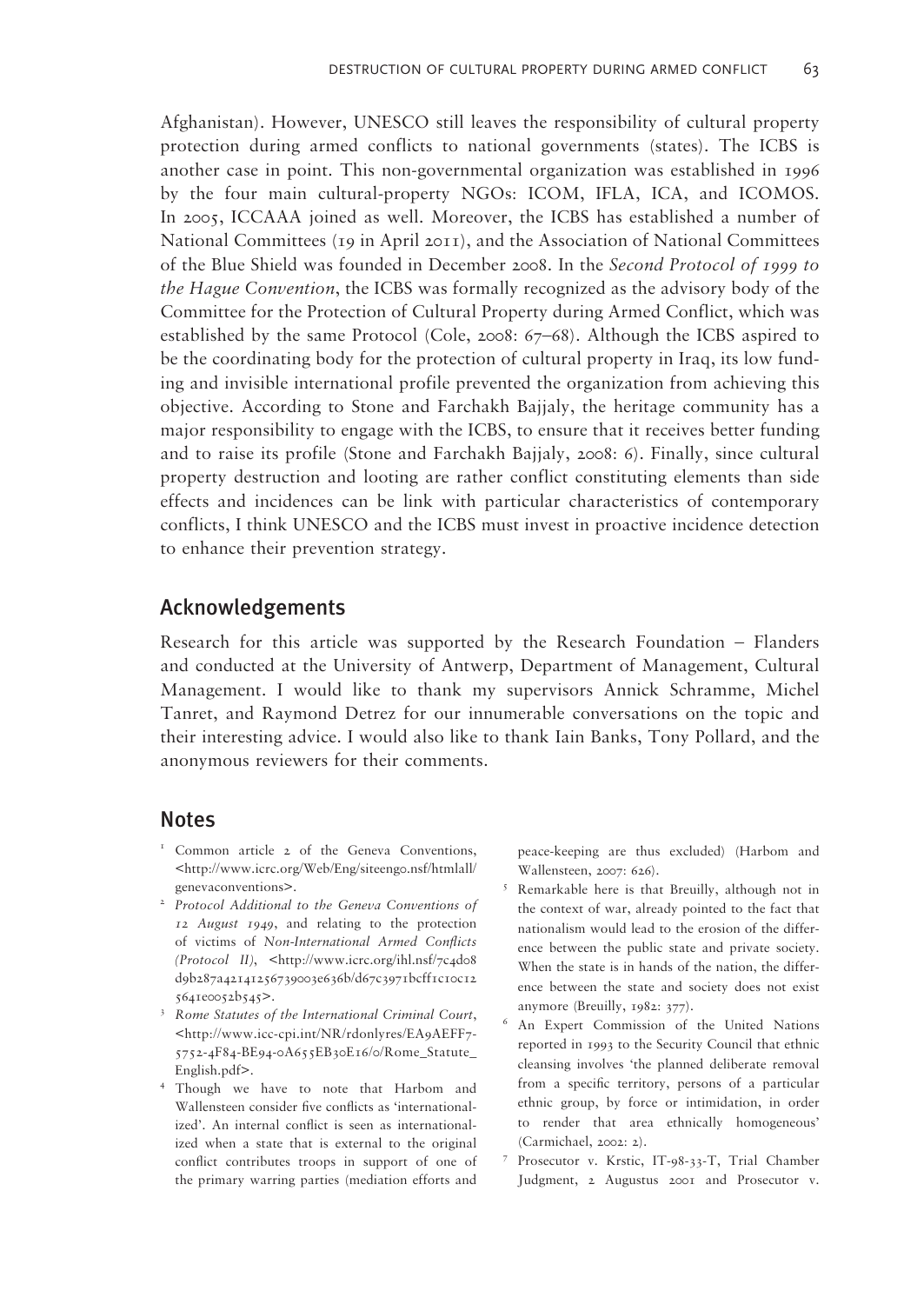Kristic, IT-98-33-A, Appeals Chamber Judgment, 19 April 2004.

- Although most respondents made notice of these facts, in particular Corine Wegener and Rene Teijgeler elaborated on them.
- 9 Second Protocol to the Hague Convention of 1954 for the Protection of Cultural Property in the Event of Armed Conflict 1999, <http://portal.unesco.org/ en/ev.php-URL\_ID= $_{15207}$ &URL\_DO=DO TOPIC&URL\_SECTION=201.html>.

# Bibliography

- Alberge, D. 2008. UN vandals spray graffiti on Sahara's prehistoric art. *Times Online* [accessed 13 January 2008]. Available at: <http://entertainment.timesonline.co.uk/tol/arts\_and\_entertainment/visual\_arts/article3280058.ece>.
- Abu El-Haj, N. 2001. *Fact on the Ground. Archaeological Practice and Territorial Self-Fashioning in Israeli Society*. Chicago: University of Chicago Press.
- Anderson, B. 2006. reprint of 1983 edition. *Imagined Communities. New edition.* London/New York: Verso.
- Arnason, C. J. 2005. The Political Economy of War: Situating the Debate. In: C. J. Arnason and I. W. Zartman, eds. *Rethinking the Economics of War. The Intersection of Need, Creed and Greed*. Washington, DC: Woodrow Wilson Center Press, pp. 1–22.
- Ascherson, N. 2007. Cultural Destruction by War and its Impact on Group Identities. In: N. Stanley-Price, ed. *Cultural Heritage in Postwar Recovery. Papers from the ICCROM Forum held on October 4*–*6, 2005*. Rome: ICCROM, pp. 17–25.
- Azar, E. 1986. Protracted International Conflicts: Ten Propositions. In: E. Azar and J. Burton, eds. *International Conflict Resolution: Theory and Practice.* Colorado: Lynne Reinner Publishers, pp. 28–39.
- Bannon, I. and Collier, P. 2003. *Natural Resources and Violent Conflict. Options and Actions.* Washington, DC: The World Bank.
- Bernhardsson, M. T. 2008. The Sense of Belonging. The Politics of Archaeology in Modern Iraq. In: P. L. Kohl, M. Kozelsky, and N. Ben-Yehuda, eds. *Selective Remembrance. Archaeology in the Construction, Commemoration, and Consecration of National Pasts*. Chicago/London: The University of Chicago Press, pp. 189–205.
- Bevan, R. 2006. *The Destruction of Memory. Architecture at War*. London: Reaktion Books.
- Bogdanos, M. 2005. The Casualties of War: the Truth about the Iraq Museum. *American Journal of Archaeology*, July, pp. 477–529.
- Bogdanos, M. 2008. Thieves of Baghdad. In: P. G. Stone and J. Farckach Bajjaly, eds. *The Destruction of Cultural Heritage in Iraq*. Woodbridge: The Boydell Press, pp. 109–34.
- Breuilly, J. 1982. *Nationalism and the State*. Manchester: Manchester University Press.
- Brewer, J. D. 2006, Memory, Truth and Victimhood in Post-Trauma Societies. In: G. Delanty and K. Kumar, eds. *The Sage Handbook of Nations and Nationalism*. London: Sage Publications, pp. 214–24.
- Brodie, N., Doole, J., and Watson, P. 2000. *Stealing History: The Illicit Trade in Cultural Material*. Cambridge: The McDonald Institute for Archaeological Research.
- Brodie, N. and Walker Tubb, K., eds. 2002. *Illicit Antiquities: The Theft of Culture and the Extinction of Archaeology.* One World Archaeology. London: Routledge.
- Carmichael, C. 2002. *Ethnic Cleansing in the Balkans. Nationalism and the Destruction of Tradition*. London: Routledge.
- Chamberlain, K. 2004. *War and Cultural Heritage*. Leicester: Institute of Art and Law.
- Chernick, M. 2005. Economic Resources and Internal Armed Conflicts: Lessons from the Colombian Case. In: C. J. Arnason and I. W. Zartman, eds. *Rethinking the Economics of War. The Intersection of Need, Creed and Greed*. Washington, DC: Woodrow Wilson Center Press, pp. 178–205.
- Cole, S. 2008. War, Cultural Property and the Blue Shield. In: P. G. Stone and J. Farchakh Bajjaly, eds. *The Destruction of Cultural Heritage in Iraq*. Woodbridge: The Boydell Press, pp. 65–72.
- Collier, P. 2000. *Economic Causes of Civil Conflict and their Implications for Policy*. Washington, DC: World Bank.
- Conteh-Morgan, E. 2004. *Collective Political Violence. An Introduction to the Theories and Cases of Violent Conflicts*. London: Routledge.
- Garelli, A. and Montanari, M. 2003. Lawless Areas: State Building and International Tools to Counter Transnational Organised Crime. *UNICRI Journal*, June (3): 20–22.
- Gellner, E. 1983. *Nations and Nationalism.* Ithaca/New York: Cornell University Press.
- Gerstenblith, P. 2006. From Bamiyan to Baghdad: Warfare and the Preservation of Cultural Heritage at the Beginning of the 21st Century. *Georgetown Journal of International Law*. Winter, pp. 245–352.